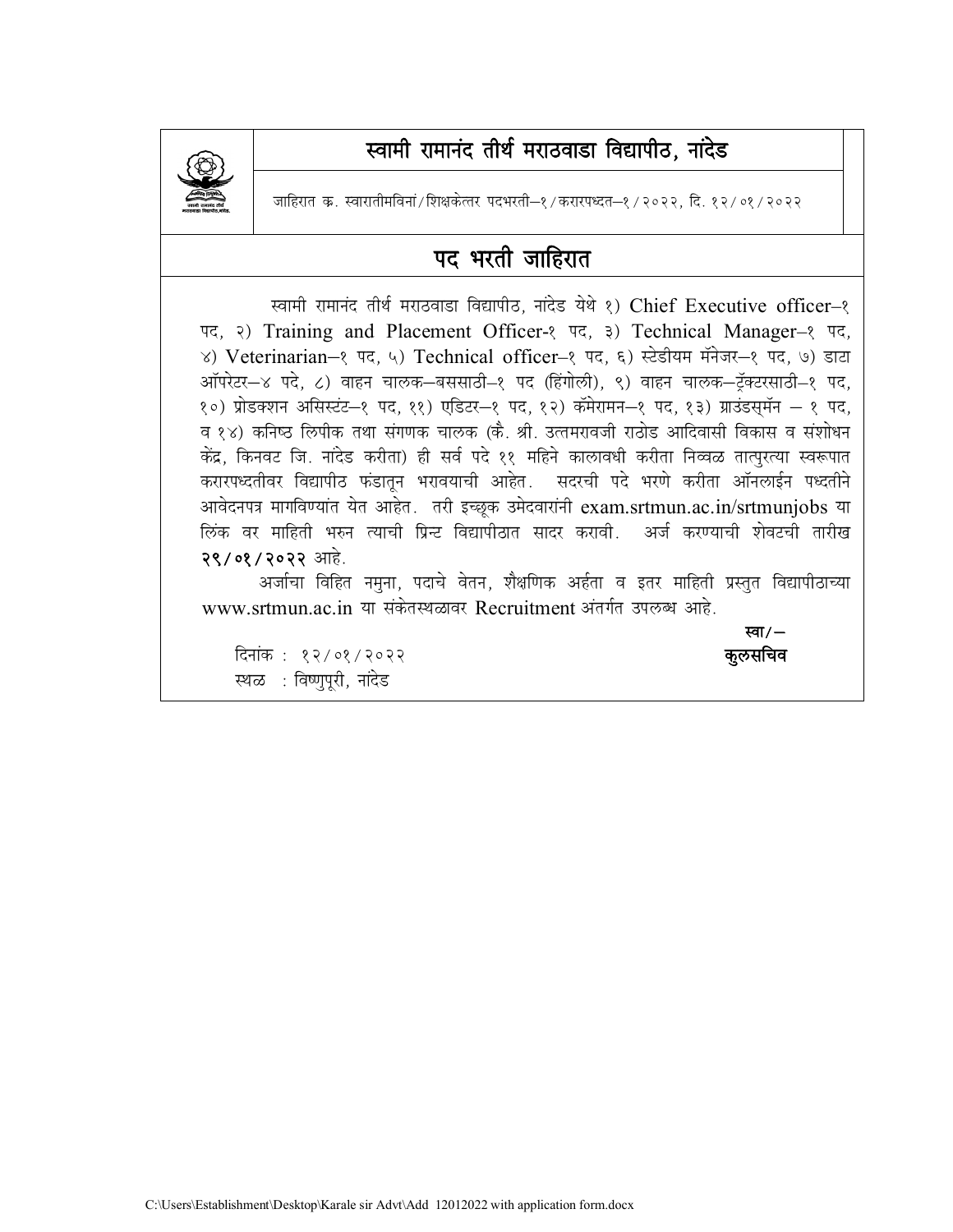

# स्वामी रामानंद तीर्थ मराठवाडा विद्यापीठ, विष्णुपूरी, नांदेड.

जाहिरात कमांक : स्वारातीमविनां/शिक्षकेत्तर पदभरती-१/करारपध्दत-१/२०२२, दि. १२/०१/२०२२

| अ.क.                     | पदाचे नांव<br>(सर्व पदे कंत्राटी स्वरूपाची आहेत)                                                                      | पदसंख्या व पदाचे आरक्षण                    | एकत्रित वेतन                   | कालावधी  |
|--------------------------|-----------------------------------------------------------------------------------------------------------------------|--------------------------------------------|--------------------------------|----------|
| $\delta$                 | Chief executive officer                                                                                               | ०१ पद अराखीव                               | $\overline{v}$ . $\xi$ o,000/- | ११ महिने |
| $\circ$ $\circ$          | Training and Placement<br>Officer                                                                                     | ०१ पद अराखीव                               | $\overline{v}$ . ५०,०००/-      | ११ महिने |
| 50                       | <b>Technical Manager</b>                                                                                              | ०१ पद अराखीव                               | $\overline{v}$ . ३०,०००/-      | ११ महिने |
| $\delta$                 | Veterinarian                                                                                                          | ०१ पद अराखीव                               | $\overline{v}$ . २४,०००/-      | ११ महिने |
| 0 <sub>q</sub>           | Technical officer                                                                                                     | ०१ पद अराखीव                               | $\overline{v}$ . २०,०००/-      | ११ महिने |
| 50                       | स्टेडीयम मॅनेजर                                                                                                       | ०१ पद अराखीव                               | रू.२०,०००/ $-$                 | ११ महिने |
| O <sub>O</sub>           | डाटा ऑपरेटर                                                                                                           | ०४ पदे (अनु.जाती–१,<br>इ.मा.व.–१ व खुला–२) | रू. १५,०००/–                   | ११ महिने |
| $\circ c$                | वाहन चालक —<br>बससाठी (हिंगोली)                                                                                       | ०१ पद अराखीव                               | 5.88,000/                      | ११ महिने |
| $\circ$ $\circ$          | वाहन चालक — ट्रॅक्टरसाठी                                                                                              | ०१ पद अराखीव                               | $\overline{v}$ . १४,०००/–      | ११ महिने |
| 80                       | प्रोडक्शन असिस्टंट                                                                                                    | ०१ पद अराखीव                               | रु. १२,०००/ $-$                | ११ महिने |
| $\mathcal{S}\mathcal{S}$ | एडिटर                                                                                                                 | ०१ पद अराखीव                               | $\overline{v}$ . १२,०००/-      | ११ महिने |
| १२                       | कॅमेरामन                                                                                                              | ०१ पद अराखीव                               | $\overline{6}$ . १०,०००/-      | ११ महिने |
| १३                       | ग्राऊंडस्मॅन                                                                                                          | ०१ पद अराखीव                               | रू. १०,०००/ $-$                | ११ महिने |
| 88                       | कनिष्ठ लिपीक तथा संगणक चालक<br>कै. श्री. उत्तमरावजी राठोड<br>आदिवासी विकास व संशोधन केंद्र,<br>किनवट जि. नांदेड करीता | ०१ पद अराखीव                               | रू. १०,०००/ $-$                | ११ महिने |

C:\Users\Establishment\Desktop\Karale sir Advt\Add 12012022 with application form.docx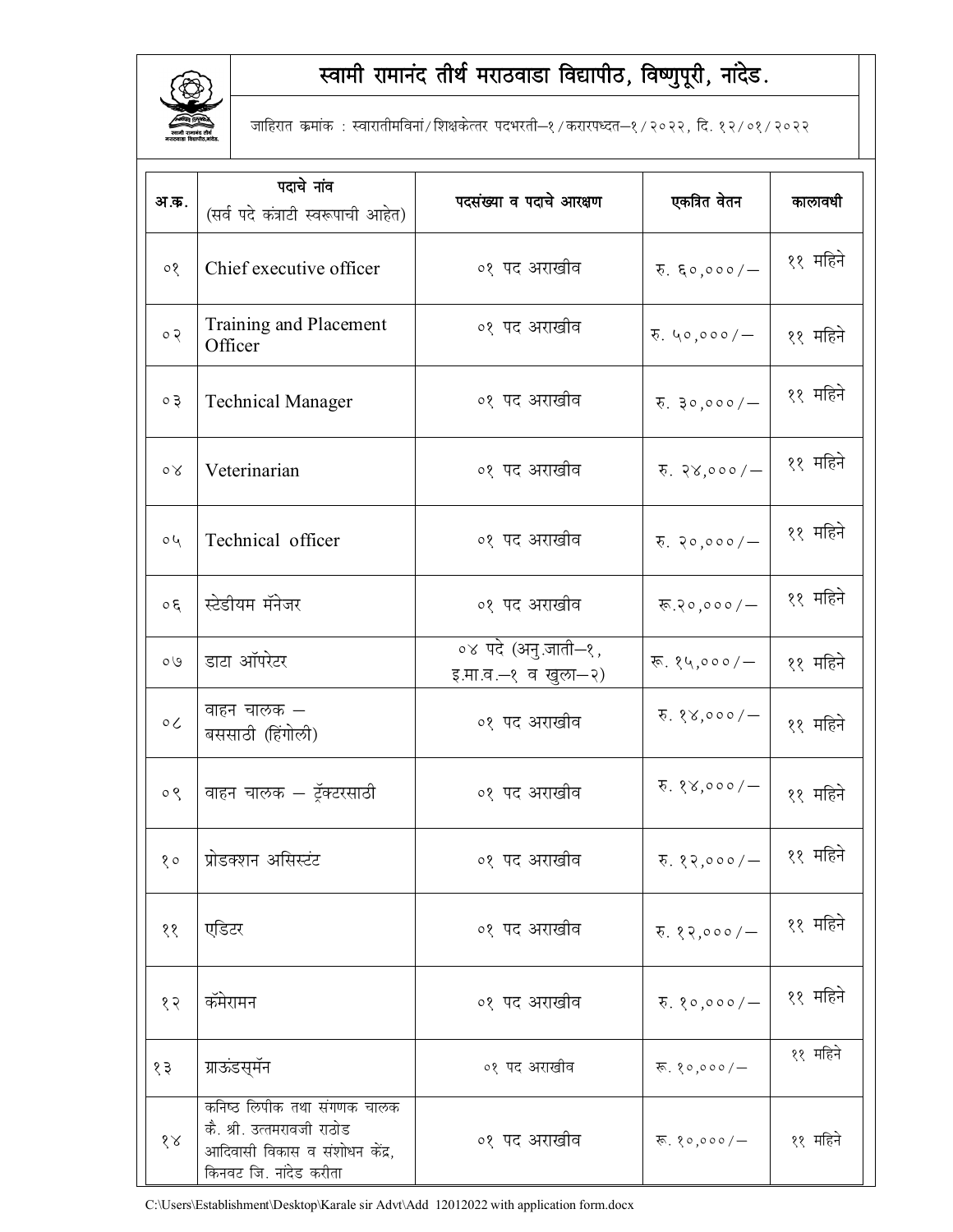वरील प्रमाणे दर्शविण्यांत आलेली पदे ११ महिने कालावधीसाठी विद्यापीठ फंडातून निव्वळ तात्पुरत्या स्वरूपात करारपध्दतीवर भरण्याकरीता अर्ज मागविण्यांत येत आहेत. अर्हताधारक पात्र इच्छूक उमेदवारांनी exam.srtmun.ac.in/srtmunjobs या लिंक वर माहिती भरुन त्याची प्रिन्ट विद्यापीठात सादर करावी. अर्ज करण्याची शेवटची तारीख २९/०१/२०२२ आहे. विहित नमन्यातील अर्ज पाकिट (Envelop) वर पदनामाचा स्पष्टपणे उल्लेख करुन दिनांक ३१/०१/२०२२ रोजी सायंकाळी ०५.४० वा. पर्यंत मा.कुलसचिव, स्वामी रामानंद तीर्थ मराठवाडा विद्यापीठ, विष्णूपूरी, नांदेड या पत्यावर पोष्टाद्वारे किंवा प्रत्यक्षात **केंद्रिय आवक** कक्ष येथे सादर करावेत या नंतर हस्तपोंच अथवा पोष्टाने प्राप्त होणाऱ्या अर्जाचा विचार केला जाणार नाही, याची उमेदवारांनी नोंद घ्यावी. उमेदवारांच्या अर्जाची छाननी झाल्यानंतर अर्ज वैध/अवैध ठरलेल्या उमेदवारांची यादी प्रस्तुत विद्यापीठाच्या www.srtmun.ac.in या संकेतस्थळावरून recruitment अंतर्गत प्रसिध्द करण्यांत येईल तसेच पुढील प्रत्येक टप्प्यावरील माहिती याच संकेतस्थळावरून प्रसिध्द करण्यांत येईल, तेंव्हा उमेदवारांनी विद्यापीठ संकेतस्थळाच्या संपर्कात रहावे.

#### .शैक्षणिक पात्रता व अनुभव

| पदाचे नांव                                                     | शैक्षणिक व इतर अर्हता, अनुभव                                                                                                                                                                                                                                                                                                                                                                                                                                                                                                                                                                                                                                                                                                                                                                                                                                                                                                                                                                                                                                                                                                                                                                                                                                                                                     |
|----------------------------------------------------------------|------------------------------------------------------------------------------------------------------------------------------------------------------------------------------------------------------------------------------------------------------------------------------------------------------------------------------------------------------------------------------------------------------------------------------------------------------------------------------------------------------------------------------------------------------------------------------------------------------------------------------------------------------------------------------------------------------------------------------------------------------------------------------------------------------------------------------------------------------------------------------------------------------------------------------------------------------------------------------------------------------------------------------------------------------------------------------------------------------------------------------------------------------------------------------------------------------------------------------------------------------------------------------------------------------------------|
| 08) Chief<br>Executive officer -<br>०१ पद अराखीव               | M.Sc. / B.E. with M.B.A.<br>Experience : 10 years from reputed industry.                                                                                                                                                                                                                                                                                                                                                                                                                                                                                                                                                                                                                                                                                                                                                                                                                                                                                                                                                                                                                                                                                                                                                                                                                                         |
|                                                                | Eligibility: (A or B):<br>A. 1) A Master's degree with 55% marks (or an equivalent grade in a point-                                                                                                                                                                                                                                                                                                                                                                                                                                                                                                                                                                                                                                                                                                                                                                                                                                                                                                                                                                                                                                                                                                                                                                                                             |
| 02) Training and<br><b>Placement Officer</b><br>— ०१ पद अराखीव | wherever<br>the<br>grading<br>system<br>is<br>followed)<br>scale<br>in<br>a<br>concerned/relevant/allied subject from an Indian University,<br>or<br>an<br>equivalent degree from an accredited foreign university. Government<br>Resolution No.: Misc-2018/C.R.56/18/UNI-1 Page 6 of 60<br>2) Besides fulfilling the above qualifications, the candidate must have<br>cleared the National Eligibility Test (NET) conducted by the UGC or the<br>CSIR, or a similar test accredited by the UGC, like SET or who are or have<br>been awarded a Ph. D. Degree in accordance with the University Grants<br>Commission (Minimum Standards and Procedure for Award of<br>M.Phil./Ph.D. Degree) Regulations, 2009 or 2016 and their amendments<br>from time to time as the case may be exempted from NET/SET : Provided<br>the candidates registered for the Ph.D. programme prior to July 11, 2009,<br>shall be governed by the provisions of the then existing Ordinances / Bye-<br>laws / Regulations of the Institution awarding the degree and such Ph.D.<br>candidates shall be exempted from the requirement of NET / SET for<br>recruitment and appointment of Assistant Professor or equivalent positions<br>in Universities/Colleges/Institutions subject to the fulfilment of the following<br>conditions: |
|                                                                | a) The Ph.D. degree of the candidate has been awarded in regular mode<br>only;<br>b) The Ph.D. thesis has been evaluated by at least two examiners;<br>c) An open Ph.D. viva voce of the candidate has been conducted;<br>d) The candidate has published two research papers from his/her Ph.D.<br>work, out of which at least one is in a refereed journal; and<br>e) The candidate has presented at least two papers, based on his/her<br>Ph.D. work in conferences/seminars, sponsored/funded/ supported by the<br>UGC/ICSSR/CSIR or any similar agency.<br>Note:<br>1) The fulfillment of these conditions is to be certified by the Registrar or<br>the Dean (Academic affairs) of the University concerned.<br>2) NET/SET shall also not be required for such Masters Programmes in<br>disciplines for which NET/SET is not conducted. However, Ph.D. degree<br>shall remain the minimum eligibility for<br>appointment of Assistant Professor in such disciplines.<br>0R                                                                                                                                                                                                                                                                                                                                  |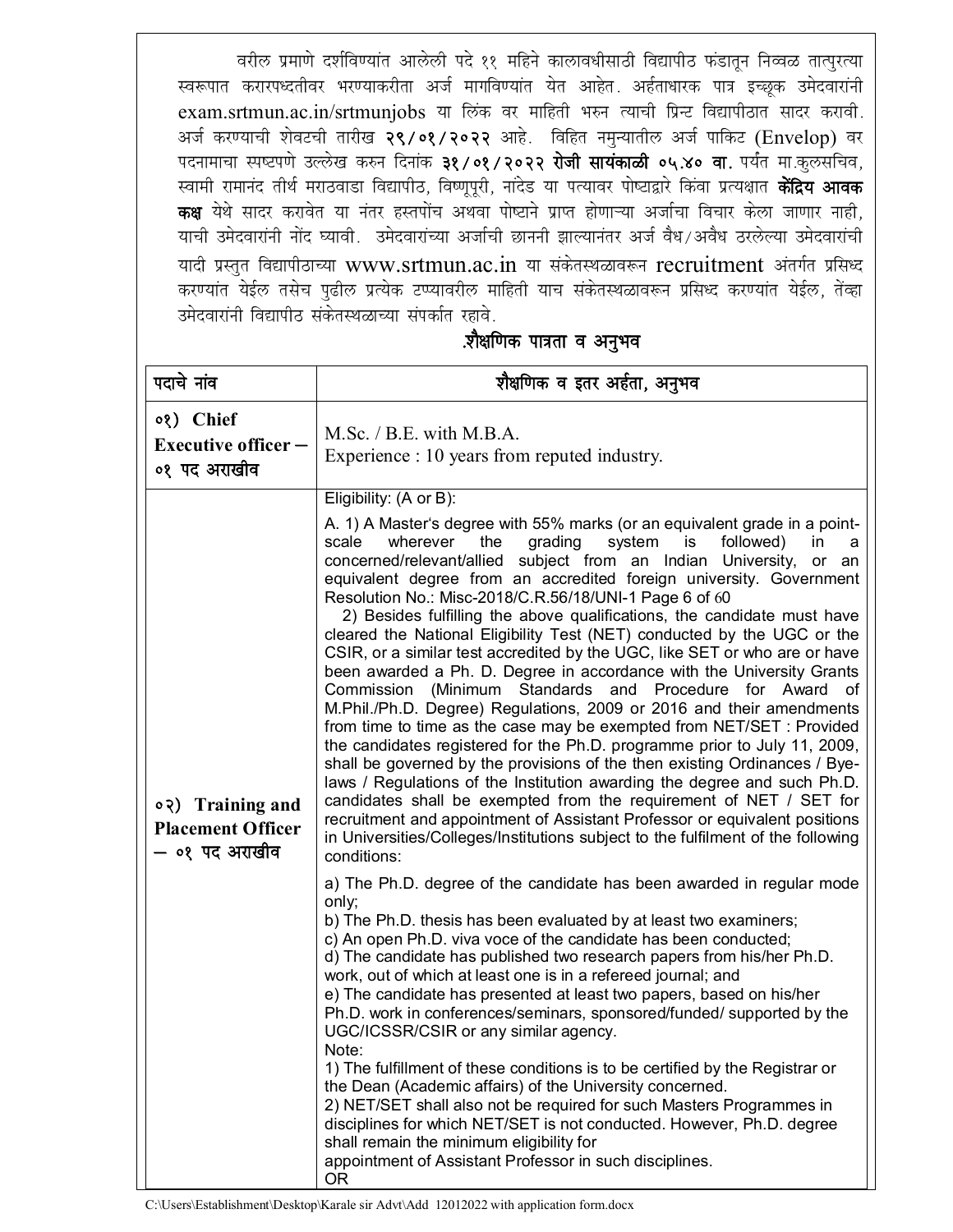|                                                             | В.<br>The Ph.D. degree has been obtained from a foreign university/institution<br>with a ranking among top 500 in the World University Ranking (at any time)<br>by any one of the following:<br>(i) Quacquarelli Symonds (QS);<br>(ii) The Times Higher Education (THE) or<br>(iii) The Academic Ranking of World Universities (ARWU) of the Shanghai<br>Jiao Tong University (Shanghai).<br>Two years of industrial experience is desirable and preference shall be given to<br>candidate from Management stream                                         |
|-------------------------------------------------------------|-----------------------------------------------------------------------------------------------------------------------------------------------------------------------------------------------------------------------------------------------------------------------------------------------------------------------------------------------------------------------------------------------------------------------------------------------------------------------------------------------------------------------------------------------------------|
| ०३) Technical<br>Manager $ \circ$ पद<br>अराखीव              | M.Sc. / B.E. with M.B.A.<br>Experience : 7 years from reputed industry.                                                                                                                                                                                                                                                                                                                                                                                                                                                                                   |
| 08) Veterinarian<br>– ०१ पद अराखीव                          | Degree in Veterinary Science (B.V.Sc.) or Animal Husbandry from a<br>recognized University of equivalent and should have registered practitioner<br>under Indian Veterinary Council.                                                                                                                                                                                                                                                                                                                                                                      |
| 04) Technical<br>officer - ०१ पद<br>अराखीव                  | M.Sc. / B.E. with M.B.A.<br>Experience : 5 years from reputed industry.                                                                                                                                                                                                                                                                                                                                                                                                                                                                                   |
| ०६) स्टेडीयम मॅनेजर<br>०१ पद अराखीव                         | १) इंडोर हॉल मधील खालील खेळाची माहिती व खेळाडू असल्याचे प्रमाणपत्रे<br>(आंतर विद्यापीठ खेळाडू, राज्यस्तरीय, राष्ट्रीय) असणे आवश्यक आहे. १)<br>बास्केटबॉल, २) टेबल टेनीस, ३) बॅडमिंटन, बार) हॅन्डबॉल, ५) व्हॉलीबॉल,<br>६) नेटबॉल, ७) वेट लिफ्टींग, ८) शरिर सौष्ठव इत्यादी<br>२) बि.पी.एड, ३) एम.एस.सी.आय.टी.                                                                                                                                                                                                                                               |
| ०७) डाटा ऑपरेटर–४पदे<br>(अनु.जाती—१, इ.मा.व.—१<br>व खुला-२) | 1. B.Sc with Computer / B.C.A./ B.Sc. (C.S.) at least in Second Division of any<br>statutory University.<br>OR Diploma in Computer Engineering in First Division<br>with three years practical experience in the field.<br>2. Candidate should posses a "Certificate of D.O.E.A.C. Societies "C.C.C." or "O"<br>level or "A" level or "B" level or "C" level or MS-CIT or GECT Certificate of<br>Haharashra State Higher & Technical Education Board" OR a Certificate in<br>Computer Operation prescribed by the Govt. of Maharashtra from time to time. |
| $\circ$ ) वाहन चालक —<br>०१ पद अराखीव<br>बससाठी १ (हिंगोली) | १) उमेदवार इयत्ता ७ वी उत्तीर्ण असावा.<br>२) जड वाहन तसेच बस चालविण्याचा RTO परवाना (बिल्ला) असणे आवश्यक आहे.<br>३) वाहन चालविण्याचा ५ वर्षाचा अनुभव आवश्यक आहे.                                                                                                                                                                                                                                                                                                                                                                                          |
| ०९) वाहन चालक —<br>०१ पद अराखीव<br>टॅक्टरसाठी               | १) उमेदवार इयत्ता ७ वी उत्तीर्ण असावा.<br>२) जड वाहन तसेच ट्रॅक्टर चालविण्याचा RTO परवाना असणे आवश्यक आहे.<br>वाहन चालविण्याचा ५ वर्षाचा अनुभव आवश्यक आहे.<br>$\mathfrak{z}$ )                                                                                                                                                                                                                                                                                                                                                                            |
| १०) प्रोडक्शन असस्टंट —<br>०१ पद अराखीव                     | १) सिनेमाटोग्राफी पदवीका, २) व्हिडीओ एडिटींग पदवीका, ३) पदव्युत्तर पदवी<br>(कमीतकमी द्वितीय श्रेणी) इलेक्ट्रॉनिक्स मिडिया, ४) उमेदवाराने डी.ओ.ई.ए.सी.<br>सोसायटीचे ''सी.सी.सी.'' अथवा ''ओ'' स्तर किंवा ''ए'' स्तर ''बी''स्तर, ''सी''<br>स्तर पैकी कोणतीही एक परीक्षा उत्तीर्ण झाल्याचे प्रमाणपत्र किंवा महाराष्ट्र राज्य उच्च<br>व तंत्र शिक्षण मंडळ, यांचेकडील अधिकृत एम.एस.सी.आय.टी. अथवा जीईसीटी<br>परीक्षा उत्तीर्ण झाल्याचे प्रमाणपत्र किंवा महाराष्ट्र शासनाने विहित केलेले सर्टीफिकेट<br>इन कॉम्प्युटर ऑपरेशन.                                     |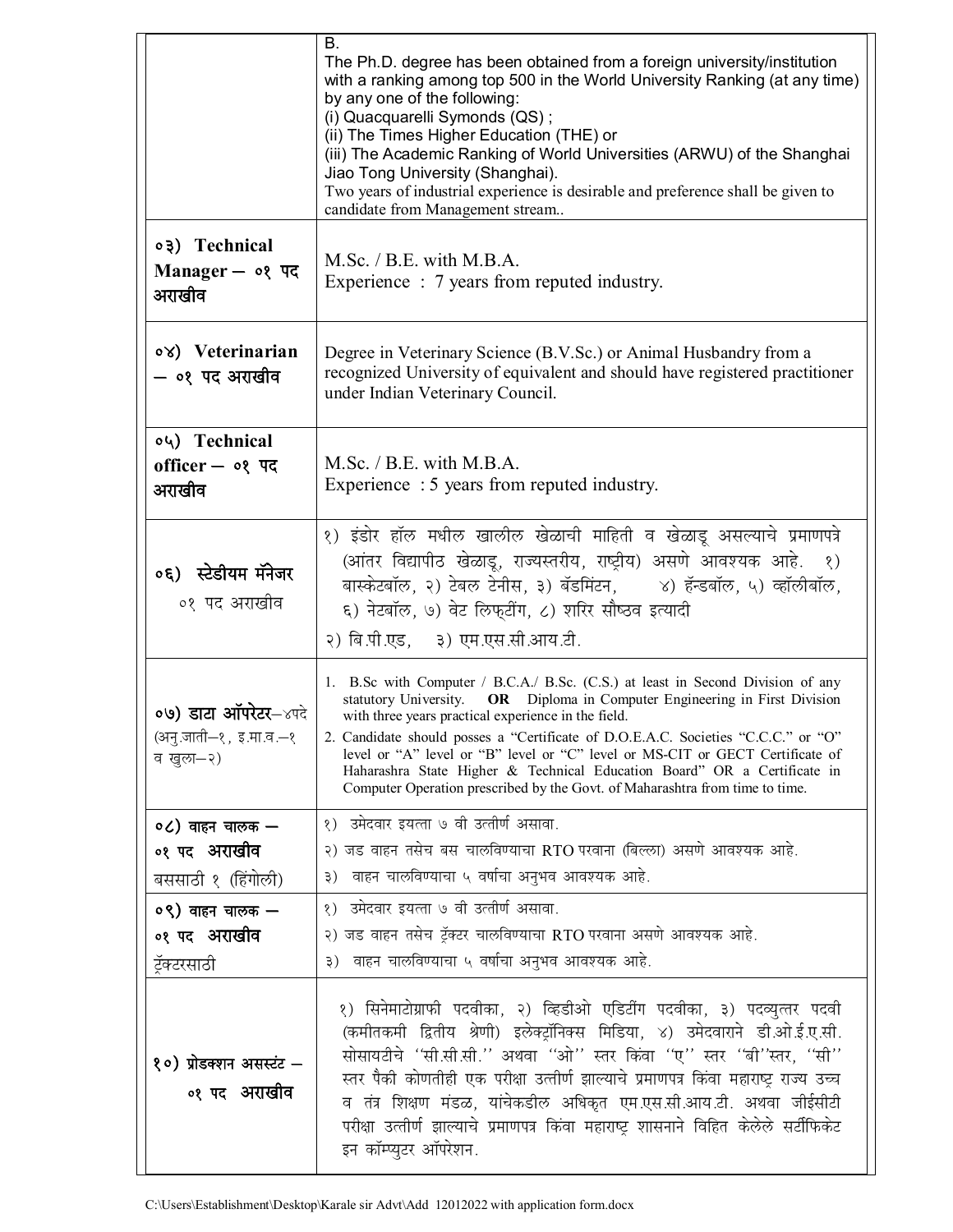| ११) एडिटर - ०१ पद<br>अराखीव                                     | १) किमान पत्रकारिता विषयात पदवी धारक असावा, २) शासन मान्य मिडिया स्टुडिओत<br>मिक्सींग, कन्सोल यावर प्रत्यक्ष काम केल्याचा किमान ०३ वर्षाचा अनुभव, ३)<br>उमेदवाराने डी.ओ.ई.ए.सी. सोसायटीचे ''सी.सी.सी.'' अथवा ''ओ'' स्तर किंवा ''ए''<br>स्तर ''बी''स्तर, ''सी'' स्तर पैकी कोणतीही एक परीक्षा उत्तीर्ण झाल्याचे प्रमाणपत्र<br>किंवा महाराष्ट्र राज्य उच्च व तंत्र शिक्षण मंडळ, यांचेकडील अधिकृत एम.एस.सी.<br>आय.टी. अथवा जीईसीटी परीक्षा उत्तीर्ण झाल्याचे प्रमाणपत्र किंवा महाराष्ट्र शासनाने<br>विहित केलेले सर्टीफिकेट इन कॉम्प्युटर ऑपरेशन.                           |
|-----------------------------------------------------------------|-------------------------------------------------------------------------------------------------------------------------------------------------------------------------------------------------------------------------------------------------------------------------------------------------------------------------------------------------------------------------------------------------------------------------------------------------------------------------------------------------------------------------------------------------------------------------|
| १२) कॅमेरामॅन –०१<br>पद अराखीव                                  | १) इनडोअर व्हिडीओग्रामी पदवी धारक, २) मान्यताप्राप्त मिडिया स्टुडिओतील कॅमेरामॅन<br>तीन वर्षाच्या कामाचा अनुभव किंवा इलेक्ट्रॉनीक मिडिया स्टुडिओ तीन वर्षाच्या<br>कामाचा अनुभव, ३) उमेदवाराने डी.ओ.ई.ए.सी. सोसायटीचे ''सी.सी.सी.'' अथवा<br>''ओ'' स्तर किंवा ''ए'' स्तर ''बी''स्तर, ''सी'' स्तर पैकी कोणतीही एक परीक्षा<br>उत्तीर्ण झाल्याचे प्रमाणपत्र किंवा महाराष्ट्र राज्य उच्च व तंत्र शिक्षण मंडळ,<br>यांचेकडील अधिकृत एम.एस.सी.आय.टी. अथवा जीईसीटी परीक्षा उत्तीर्ण झाल्याचे<br>प्रमाणपत्र किंवा महाराष्ट्र शासनाने विहित केलेले सर्टीफिकेट इन कॉम्प्युटर ऑपरेशन. |
| १३) ग्राउंडस्मॅन<br>(क्रिडांगण देखभाल कर्मचारी)<br>०१ पद अराखीव | किमान १० वी उत्तीर्ण, उमेदवार मैदानी खेळाचा राज्यस्तरीय / जिल्हास्तरीय खेळाडू<br>असावा, किमान ०३ वर्षाचा क्रिकेट व इतर मैदानी खेळाचे क्रिडांगण आखण्याचा<br>अनुभव व मैदान निगा राखण्याबाबतचे ज्ञान असणे आवश्यक,  मैदानी खेळाचा स्पर्धा<br>आयोजनाचा अनुभव.                                                                                                                                                                                                                                                                                                                |
| १४) कनिष्ठ लिपीक तथा<br>संगणक चालक - १ पद<br>अराखीव             | १) कोणत्याही शाखेचा पदवीधर.<br>२) टंकलेखन मराठी—३० श.प्र.मि. व इंग्रजी—४० श.प्र.मि. प्रमाणपत्र आणि एम.एस.सी.आय.<br>टी उत्तीर्ण, बी.लिब. असल्यास प्राधान्य.<br>३) MS-CIT अथवा शासनाने निर्धारित केलेली समकक्ष संगणक अर्हता आवश्यक आहे.                                                                                                                                                                                                                                                                                                                                   |

### अर्जदारासाठी सर्वसाधारण सूचना :

- अर्जदाराने exam.srtmun.ac.in/srtmunjobs या लिंक वर ऑनलाईन पध्दतीने  $\delta$ . आवेदनपत्र माहिती भरुन त्याची प्रिन्ट विद्यापीठात सादर करावी. अन्यथा अर्जाची दखल घेतली जाणार नाही.
- २. आवश्यक त्या चौकोनात  $\sqrt{}$  अशी खूण करावी.
- ३. अर्जदाराने अर्ज करते वेळी तो शिक्षण, अनुभव, जात प्रवर्ग (आरक्षण) वय या सर्व बाबीमध्ये पात्र असल्याची खात्री करूनच अर्ज करावा.
- अर्जासोबत कोणत्याही प्रमाणपत्राच्या मूळ प्रती जोडू नयेत, संबंधित प्रमाणपत्रांच्या साक्षांकित प्रती  $\chi$ . जोडाव्यात.
- ५. अर्जदार सेवेत असल्यास सध्याच्या नियोक्त्यामार्फतच अर्ज पाठवावा.
- महिला उमेदवारांचे नांव बदलले असल्यास नाव बदलाबाबत आवश्यक त्या कागदपत्रांच्या  $\epsilon$ . साक्षांकित प्रती सोबत जोडाव्यात.
- ७. अर्ज सादर केल्यानंतर कुठल्याही कागदपत्रांच्या/प्रमाणपत्रांच्या प्रती पाठवू नयेत, पाठविल्यास ती विचारात घेतली जाणार नाहीत.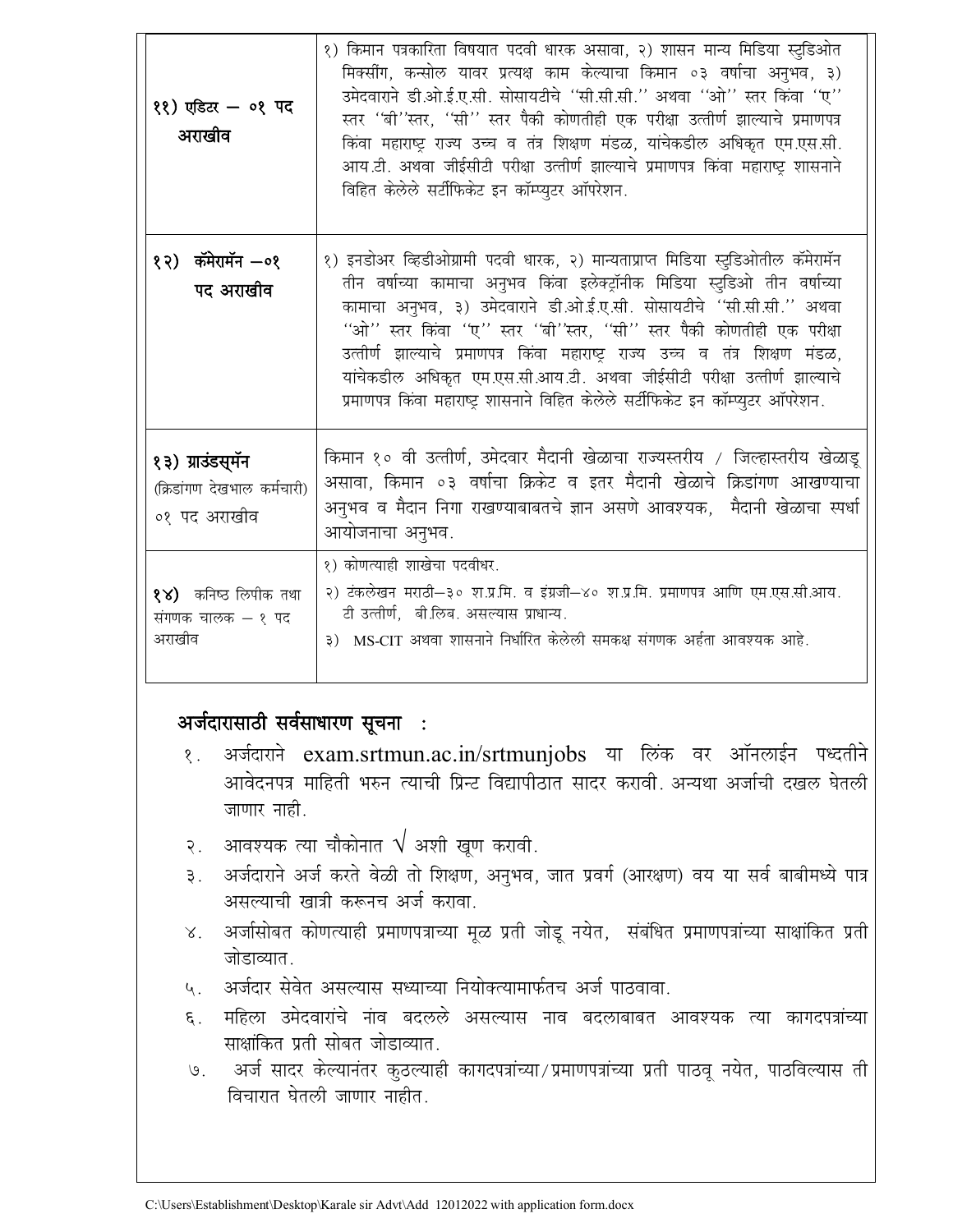टीप : १) वरील पदांसाठी उमेदवाराचे वय १८ वर्षापेक्षा कमी व खुल्या प्रवर्गातील उमेदवारांसाठी ३८ वर्ष तसेच मागासवर्गीय उमेदवारांसाठी ४३ वर्षापेक्षा अधिक नसावे. जन्म तारखेच्या पुराव्याकरिता इयत्ता दहावी प्रमाणपत्र (सनद) / सक्षम प्रमाणपत्राची छायाप्रत अर्जासोबत जोडणे आवश्यक आहे. २) पात्र व अपात्र उमेदवारांची यादी, मुलाखत दिनांक इत्यादी बाबतची माहिती वेळोवेळी विद्यापीठाच्या www.srtmun.ac.in या संकेतस्थळावरून recruitment अंतर्गत प्रसिध्द केली जाईल. त्यासाठी वेगळा पत्रव्यवहार केला जाणार नाही. ३) सदरची पदे भरणे अथवा न भरणे किंवा वरील पदांच्या मुलाखती घेणे अथवा न घेणे तसेच नियम व सुधारणा करणे आदी अधिकार विद्यापीठाने राखून ठेवला आहे. तसेच जाहिरातीमध्ये अटीमध्ये दर्शविलेल्या पदांची संख्या, वेतन/मानधन तपशिलात बदल होवू शकतो. ४) वरील प्रमाणे दर्शविलेल्या पदांची संख्या कमी-अधिक होऊ शकते. ५) आवेदनपत्र, सोबत जोडलेल्या विहित नमुन्यातच पाठवावे. अतिरिक्त काही माहिती असल्यास तसे स्वतंत्रपणे आवेदन पत्रासोबत जोडावे. स्वा $/$ दिनांक : १२/०१/२०२२ कुलसचिव स्थळ: विष्णुपूरी, नांदेड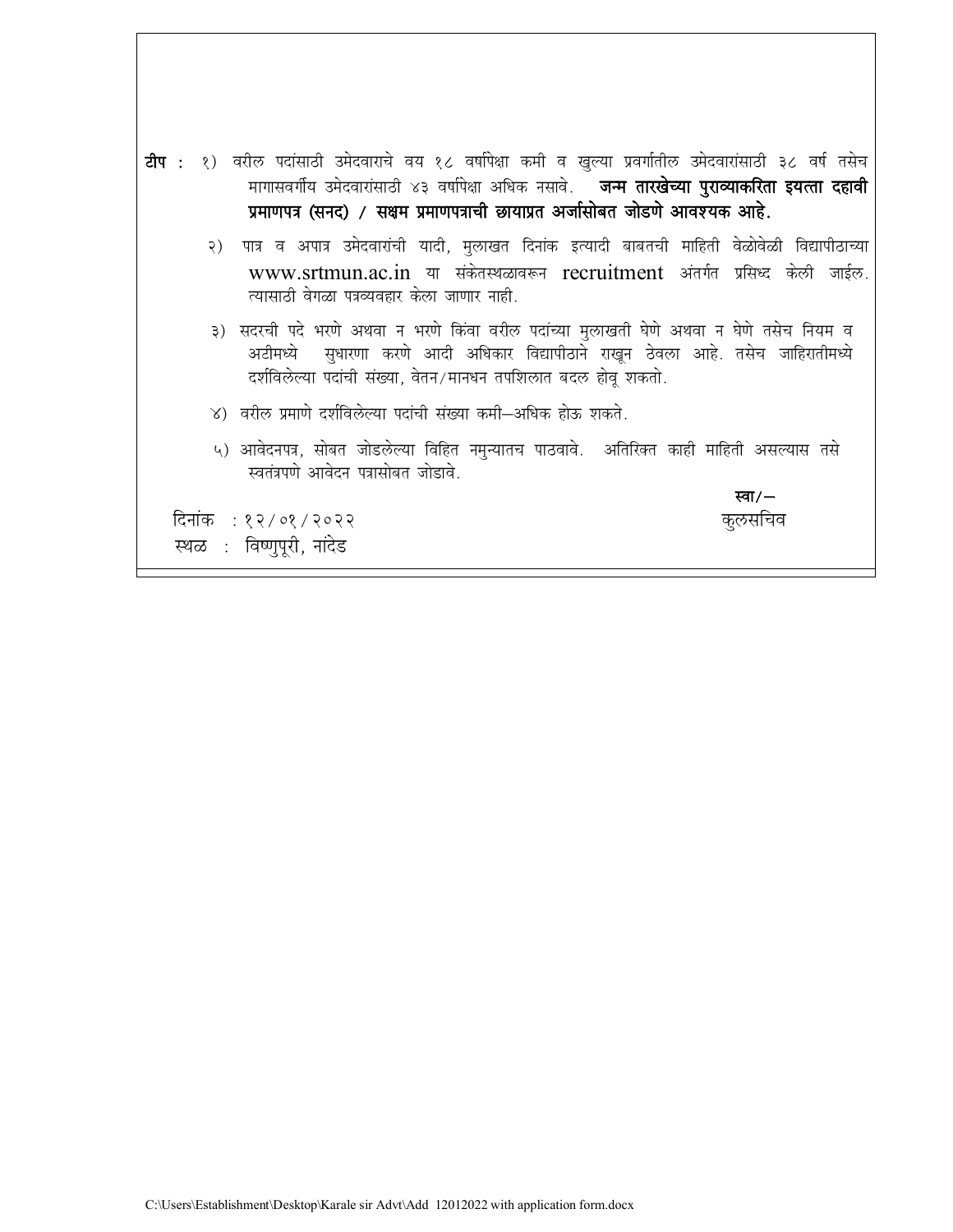

 $^{\prime}$ 'ज्ञानतीर्थ'' विश्णुपूरी, नांदेड – ४३१ ६०६ (म.रा.)

## **शिक्षकेत्तर पदांच्या नोकरीसाठी करावावयाचा विहित नमुन्यातील अर्ज** जाहिरात क्र. स्वारातीमविनां/शिक्षकेत्तर पदभरती—१/करारपध्दती—१/२०२२, दि. १२/०१/२०२२ **Name of the Post** / पदाचे नांव <u>कार्यक्रम कार्यक्रम कार्यक्रम कार्यक्रम का</u>र्यायात्री अर्ज. **१.** अर्जदाराचे संपर्ण नांव $\cdot$ (देवनागरी) (आडनांव) (स्वत:चे नांव) (पित्याचे/पतीचे नांव) bax zth e/;s ¼dWihVy ysVl Z½ % **2. Address** पत्रव्यवहाराचा पत्ता : Mobile No. भ्रमनध्वनी क्रमांक**ः email-i.d.**ई—मेल आय.डी. : **3- Date of Birth** tUe rkjh[k % fnuk ad efguk o"kZ  $\bf{Age}$  जाहिरातीच्या तारखेस वय\_\_\_\_\_\_\_\_\_\_\_ वर्षे\_\_\_\_\_\_\_\_\_\_\_हिने \_\_\_\_\_\_\_\_\_ दिवस \_\_\_ **(आवश्यक तेथे √ अशी खुण करावी) 4. Gender लिंग 1. ■ Male** पुरूष ⅠFemale स्त्री **5- Cast** tkr% ¼tkrhp s i zek.ki= tk sMkos½ **६. Category प्रवर्ग 9. Nationality** राष्ट्रीयत्व $\cdot$ = *८***. Educational Qualification शैक्षणिक अर्हता : (सोबत आवश्यक प्रमाणपत्राच्या साक्षांकित प्रती जोडाव्यात) अ**. **क**. **ijh{ksps uk ao fo|kihBkp s uk ao@ बोर्डाचे** नांव उत्तीर्ण झाल्याचे वर्ष **fo"k; VDdsokjh o**  श्रेणी पासपोर्ट साईज फोटो लावा